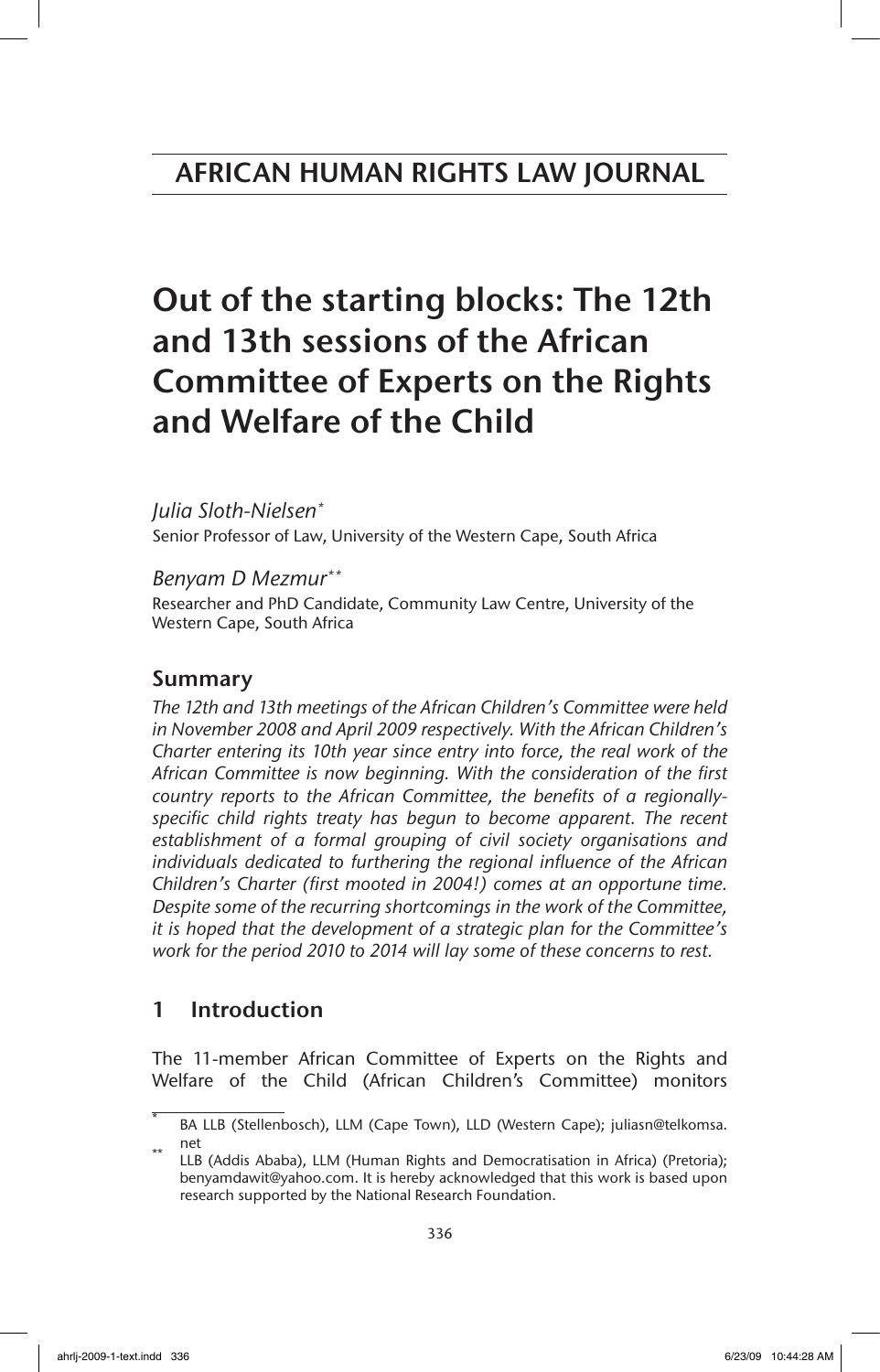the implementation of the African Charter on the Rights and Welfare of the Child (African Children's Charter).<sup>1</sup> The 12th session of the African Children's Committee, first inaugurated in 2001, took place in Addis Ababa, Ethiopia, from 3 to 5 November 2008. It was attended by nine members, above the seven members required to form a quorum,<sup>2</sup> and the meeting was, in some respects, a breakthrough due to the consideration of the first state reports under the African Children's Charter. The 13th session took place in Addis Ababa, Ethiopia, from 20 to 22 April 2009, and was followed by a pre-session for the consideration of five state party reports. This occasion, to an extent, developed further the emerging Committee role regarding the consideration of state party reports submitted under the Charter.

As is customary, $3$  this overview of the proceedings of the two most recent sessions of the Committee is provided both in order to popularise the African Children's Charter, and to give broad support to the work of the African Children's Committee. In this update, attention is paid to the new membership of the Children's Committee that took effect at the 12th session; to expert presentations made at the meetings under discussion; to the question of the electronic availability and accessibility of information pertinent to the developing work of the African Children's Committee and other related matters. Under discussion will also be the presentation of the two country reports that were made at the 12th session, as well as the pre-sessional meetings held to consider five submitted reports following the 13th session, and a brief highlight to the first children's rights discussion at the Civil Society Forum that

African Charter on the Rights and Welfare of the Child (1990) OAU Doc CAB/ LEG/24.9/49 (1990) For a detailed discussion of the African Children's Charter, see, eg, D Olowu 'Protecting children's rights in Africa: A critique of the African Charter on the Rights and Welfare of the Child' (2002) 10 *International Journal on Children's Rights* 127; D Chirwa 'The merits and demerits of the African Charter on the Rights and Welfare of the Child (2002) 10 *International Journal on Children's Rights* 157; A Lloyd 'Evolution of the African Charter on the Rights and Welfare of the Child and the African Children's Committee of Experts: Raising the gauntlet' 2002 (10) *International Journal on Children's Rights* 179; M Gose 'The African Charter on the Rights and Welfare of the Child', Community Law Centre, University of the Western Cape, 2002.

<sup>&</sup>lt;sup>2</sup> Art 38(1) African Children's Charter.

<sup>3</sup> For a report on the 5th, 6th and 7th meetings of the African Children's Committee, see B Mezmur(a) 'The African Committee of Experts on the Rights and Welfare of the Child: An update' (2006) 6 *African Human Rights Law Journal* 549. See also B Mezmur(b) 'Still an infant or now a toddler? The work of the African Committee of Experts on the Rights and Welfare of the Child and its 8th ordinary session' (2007) 7 *African Human Rights Law Journal* 258; B Mezmur(c) 'The 9th ordinary session of the African Committee of Experts on the Rights and Welfare of the Child: Looking back to look ahead' (2007) 7 *African Human Rights Law Journal* 545; J Sloth-Nielsen & B Mezmur 'Win some, lose some: The 10th ordinary session of the African Committee of Experts on the Rights and Welfare of the Child' (2008) 8 *African Human Rights Law Journal* 207; and B Mezmur & J Sloth-Nielsen 'An ice-breaker: State party reports and the 11th session of the African Committee of Experts on the Rights and Welfare of the Child' (2008) 8 *African Human Rights Law Journal* 596.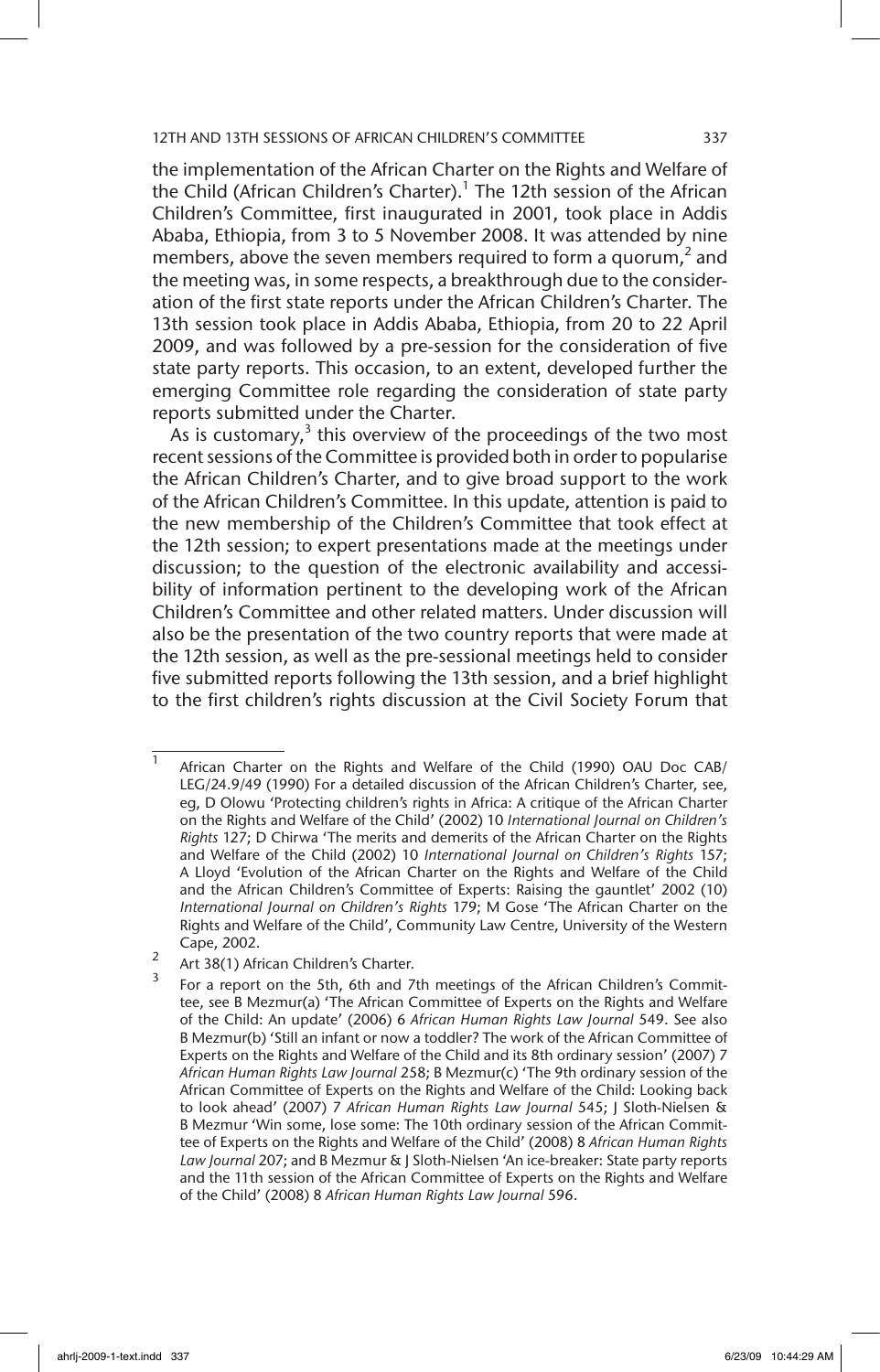preceded the 44th meeting of the African Commission on Human and Peoples' Rights (African Commission) on 8 November 2008. Significantly, attention is also drawn to a Civil Society Forum to support the interactions of civil society around the African Children's Committee that was inaugurated prior to the 13th meeting of the Children's Committee in April 2009.

## 2 Some procedural and administrative matters

The 12th meeting of the African Children's Committee was initiated by the inauguration of four new committee members, the terms of office of four members having come to an end immediately prior to this. These committee members were appointed at the meeting of the African Union's Executive Council at its meeting in June 2008 in Sharm El Sheikh, Egypt. They are Mrs Agnes Kabore (Burkino Faso), Mr Ramasoely Andianirainy (Madagascar), Mr Cyprien Yanclo (Benin) and Mrs Maryam Uwais (Nigeria). They replace members from Burkino Faso, Ethiopia, Nigeria and Togo.

The conclusion is inescapable that there is now a bias towards Frenchspeaking membership of the current committee. In addition to the four new appointees, of whom three are French-speaking, an examination of the language of committee members whose terms did not expire revealed that three members were also French-speaking. However, it is beneficial that the new Chairperson, Mme Diakhate Seynabou, is proficient in both English and French.

The African Children's Committee is also predominantly female only four members are male.<sup>4</sup> That the position continues to attract nominees of high calibre is evident (even though the nomination and appointments process is shrouded by secrecy and *curricula vitae* of applicants are not made publicly available). It appears, for instance, that the new member from Nigeria was previously the Ombud for Children, a position which carried with it 'hands-on' expertise in human rights protection involving children. However, this by no means should be taken to condone the non-transparent process followed in nominating persons to the Committee.

It could also be argued that there is a tendency towards West African domination of the membership of the current Committee, with members from Benin, Burkina Faso, Mali, Niger, Nigeria and Senegal (virtually more than half of the Committee).<sup>5</sup> This has been reinforced

The requirements of gender and geographical diversity amongst the members are discussed in Sloth-Nielsen & Mezmur (n 3 above).

<sup>5</sup> See F Viljoen 'Promising profiles: An interview with the four new members of the African Commission on Human and Peoples' Rights' (2006) 6 *African Human Rights Law Journal* 238, highlighting the need for geographical representation in the context of the African Commission.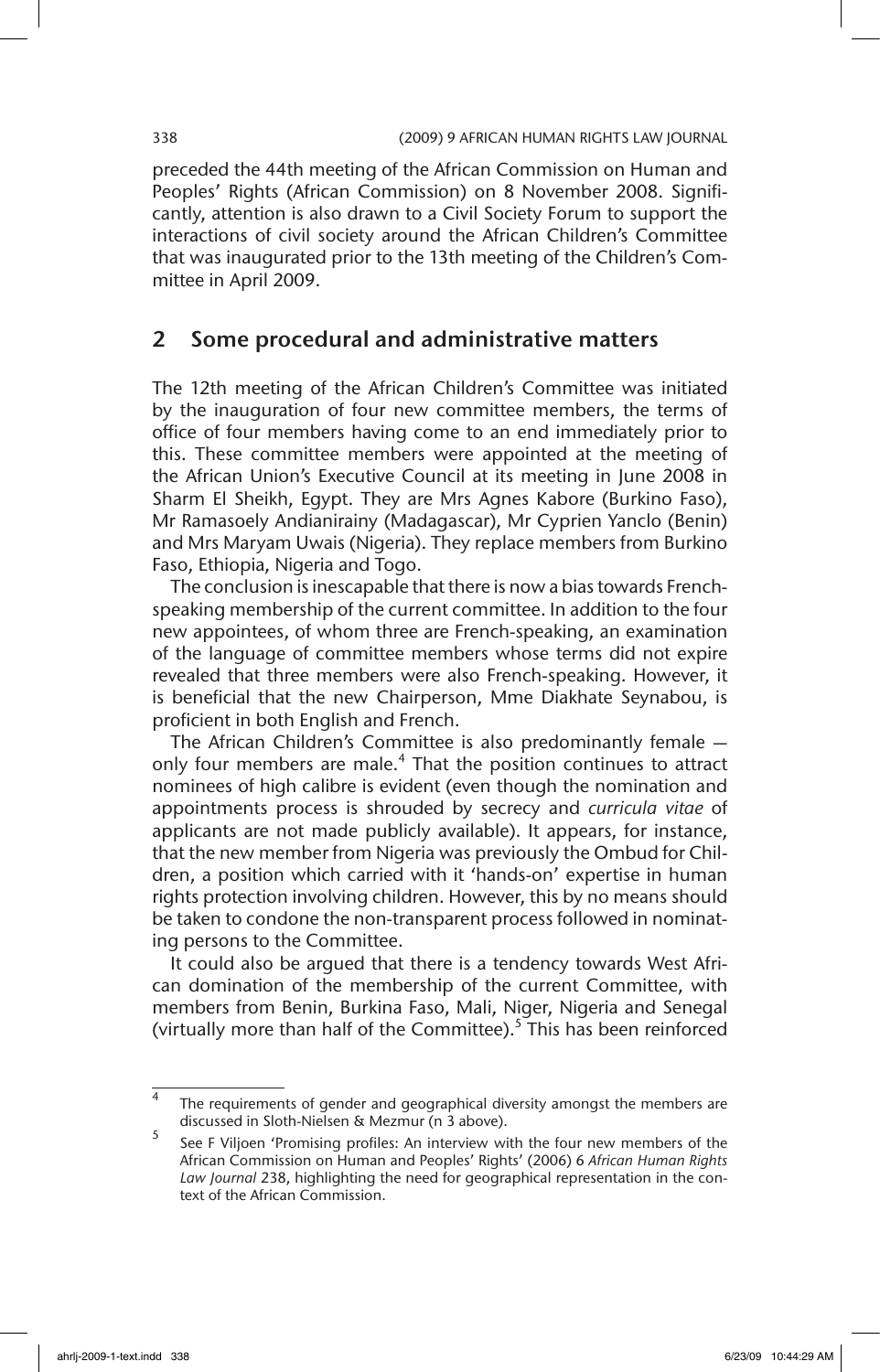by the fact that former committee members from Burkina Faso and Nigeria whose terms expired were replaced by fellow nationals.

On a different note, the 13th session, which was attended only by seven committee members, once again witnessed the absence of Mrs Pholo Mamosebi from her fourth consecutive session of the African Children's Committee. During the 11th meeting, it was agreed that, in accordance with article 14 of the Rules of Procedure, a reminder would be sent to her.<sup>6</sup> The 13th session was informed that 'a draft letter had already been prepared', unfortunately hinting that communication of the situation to her was still forthcoming.

As far as the term of office of committee members is concerned, the non-eligibility of committee members for re-election has been a recurring theme. And, as has been observed before, '[t]rying to address this set-back at the eleventh hour when committee members' term of office is about to expire ... is too little, too late'.<sup>7</sup> At this stage, there seems to be no follow-up being taken to address this limitation despite the fact that, under Decision EX/CL/233(VII) of 2005, paragraph 8, the Executive Council of the African Union (AU) had requested the AU Commission to study measures to renew the terms of office of committee members for another term.

During the 13th session, a closed session was held among the committee members following the opening ceremony of the session, and the agenda and programme of work were considered and adopted by the Children's Committee. The theme 'Planning and budgeting for the well-being of the child: A collective responsibility' was adopted for the 2010 Day of the African Child (DAC). The main agenda item for the13th meeting would appear to have been the adoption of the Committee Plan of Action 2010-2014.

The Chairperson opened by referring to the fact that the AU Commission had indicated that the two annual meetings were to be reduced to one for 2009, but that this was heavily resisted by the Committee who would be unable to complete the barest minimum of work in one meeting. The concession was made that there would therefore be two meetings in 2009. Given the increased workload of the Committee consequent upon the need to consider country reports from far more countries that have been submitted, $8$  it is clear that additional Committee meetings are a necessity. The Chairperson also referred to a number of international events to which the Committee had been invited, and had participated.

 $\frac{6}{7}$  Mezmur & Sloth-Nielsen (n 3 above) 597.

 $\frac{7}{8}$  Mezmur & Sloth-Nielsen (n 3 above) 599.

The Committee had received reports from Burkina Faso, Kenya, Mali, Niger, Tanzania and Uganda, in addition to the reports from Egypt and Nigeria which were considered a the 12th meeting, and that of Rwanda, which should have been considered during that session. A pre-sessional meeting to formulate the Committee's initial response to these reports was scheduled for the two days immediately following the 13th meeting.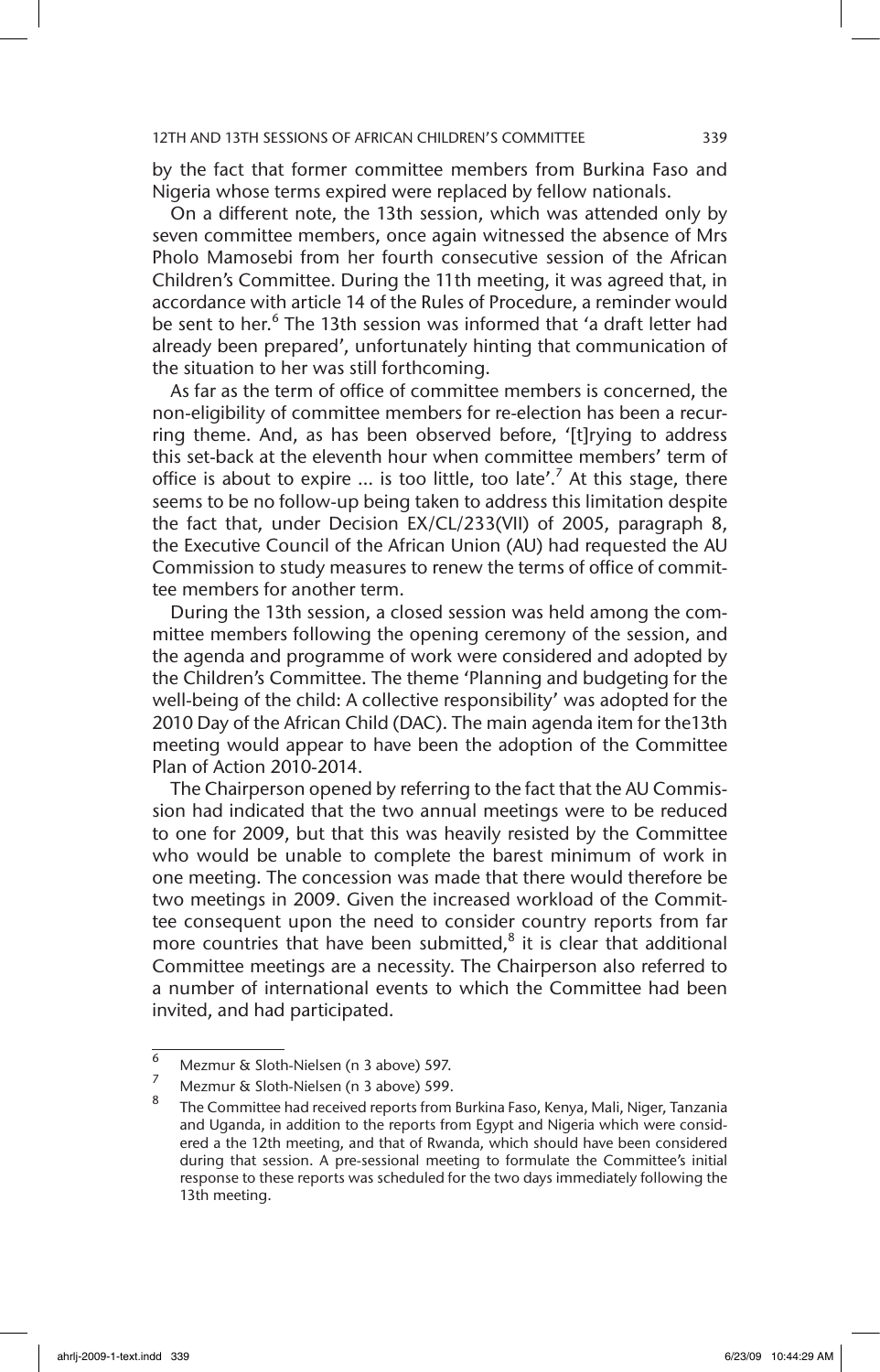## 3 Delays in taking forward the Committee programme, and length of meetings

The highlight of the 12th meeting was intended to be the presentation by government delegations of the first four country reports received under the African Children's Charter. The reports of Egypt, Mauritius, Nigeria and Rwanda had been considered at a pre-sessional working group convened by the African Children's Committee at its 11th session in May 2008. Notably, however, no delegation from either Rwanda or Mauritius materialised at the 12th meeting, hence only the delegations of Egypt and Nigeria appeared before the Committee. The contents of these sessions are described in more substantive detail below.

It has been observed that the process leading to the consideration of the first two country reports was probably unduly protracted, as the Rapporteurs from amongst the members of the African Children's Committee were appointed in May 2007, and the process of getting to the point where engagement with representatives from the state party concerned took (in all) four meetings (May 2007, November 2007, May 2008 and November 2008). The Children's Committee should take steps to address this time lag, by speeding up and telescoping processes to co-ordinate activities such as appointing Rapporteurs (can this not be done before the meetings, electronically?) and then by convening pre-sessional hearings more effectively. More frequent meetings may be required. Alternatively, it has previously been pointed out<sup>9</sup> that Rule 1 of the Rules of Procedure of the Committee indicates that the Committee '… shall hold meetings as may be required for the *effective performance* of its functions in accordance with the African Charter on the Rights and Welfare of the Child'.<sup>10</sup> There, it was suggested that longer periods of time than the current practice of three days should be set aside for Committee meetings in order to achieve a higher output of work.

As will become evident, the scheduling of four presentations of country reports was manageable administratively in the three-day period devoted to the 12th meeting by the Secretariat. However, there is no doubt that the non-appearance of two government delegations who were scheduled to present resulted in unpressurised and relaxed periods during which those that did appear could take the floor. It remains to be seen how the Committee programme might be managed in a three-days session should the stream of state party reports start to increase dramatically.<sup>11</sup>

<sup>9</sup> Sloth-Nielsen & Mezmur (n 3 above).<br>10  $\sim$  - mechanic

 $\frac{10}{11}$  Our emphasis.

This seems more or less inevitable, given that the reporting cycle provided for under the Charter is a three-year one, in contradistinction to the five-year cycle for reporting under the UN Convention on the Rights of the Child.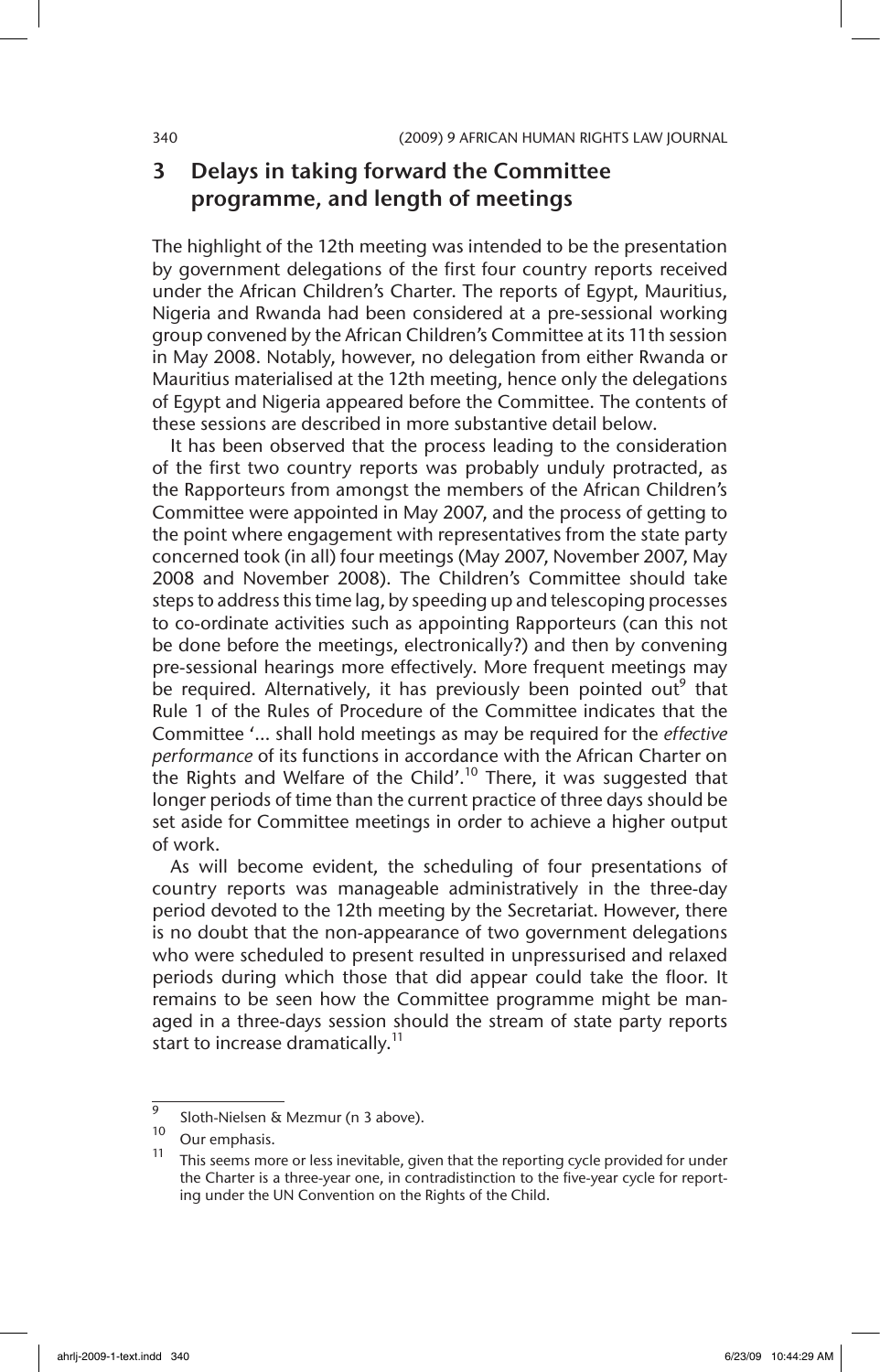This having been stated, it is notable that, although the 13th meeting of the African Children's Committee was set down for three days, as has been the usual practice, two additional days thereafter were allocated for the pre-sessional meetings. At the 12th meeting, committee members had been assigned responsibility as Rapporteurs for the five reports to be considered in the pre-sessional meetings which were to follow the 13th meeting. For the first time, the 12th meeting saw African Children's Committee members assigned to take responsibility for various themes related to the children's rights in the Charter.<sup>12</sup> However, since debates which gave rise to this development took place in a closed session, it is not clear what particular mandate or duties individual members are expected to fulfil in relation to the themes selected, nor how this may (or may not) advance the overall work of the Committee.

At both the 12th and the 13th meetings, the Children's Committee reported having participated in various meetings and international events, including meetings in Dakar, in Banjul and in Addis Ababa. It was noted at the 12th meeting that discussions were underway with the senior executive team of the AU to develop a strategic plan for the work of the Committee 2009-2014, linked to a budget. Indeed, this strategic plan was firmly on the table for discussion at both the Civil Society Forum meeting which preceded the 13th meeting (discussed further below), and at the meeting itself.

In terms of enhanced capacity being availed to the African Children's Committee, it emerged at the 12th meeting that a dedicated UNICEF liaison officer had taken up office as a link to the AU, which could provide for more structured co-operation, and possibly financial support, as well as acting formally as the interface between the African Children's Committee and UNICEF regional and country offices on Charter-related matters (such as the DAC).<sup>13</sup> The liaison officer specially noted her role as providing support to country offices to celebrate the DAC.

## 4 Electronic resources and the work of the African Children's Committee

Engagement with the content of the two country reports discussed below is unfortunately at present limited to those who have access to

 $\frac{12}{12}$  The allocations were as follows: Children in Conflict and Natural Disaster Situations (Mr Moussa Sissoko); Violence against Children (Mme Diakhate Seynabou); Child Labour, Trafficking and Exploitation (Mrs Agnes Kabore); Education of Children (Mrs Boipelo Sheiltlamo); Administration of Justice to Minors (Mrs Maraim Uwais); Participation of Children (Mr Cyprien Yanclo); The Right to an Identity (Mrs Dawlat Hassan); Integral Early Childhood Development (Mrs Koffi Marie Chantal); Vulnerable Children (Mrs Martha Koome), Survival and Development of Children (Mrs Koffi Marie Chantel), Responsibility of the Family (Mr Rasamoely Andrianirainy).

<sup>&</sup>lt;sup>13</sup> The theme for the DAC for 2009 was decided at this meeting, and is to be 'Africa Fit for Children: Call for Accelerated Action Towards Their Survival'.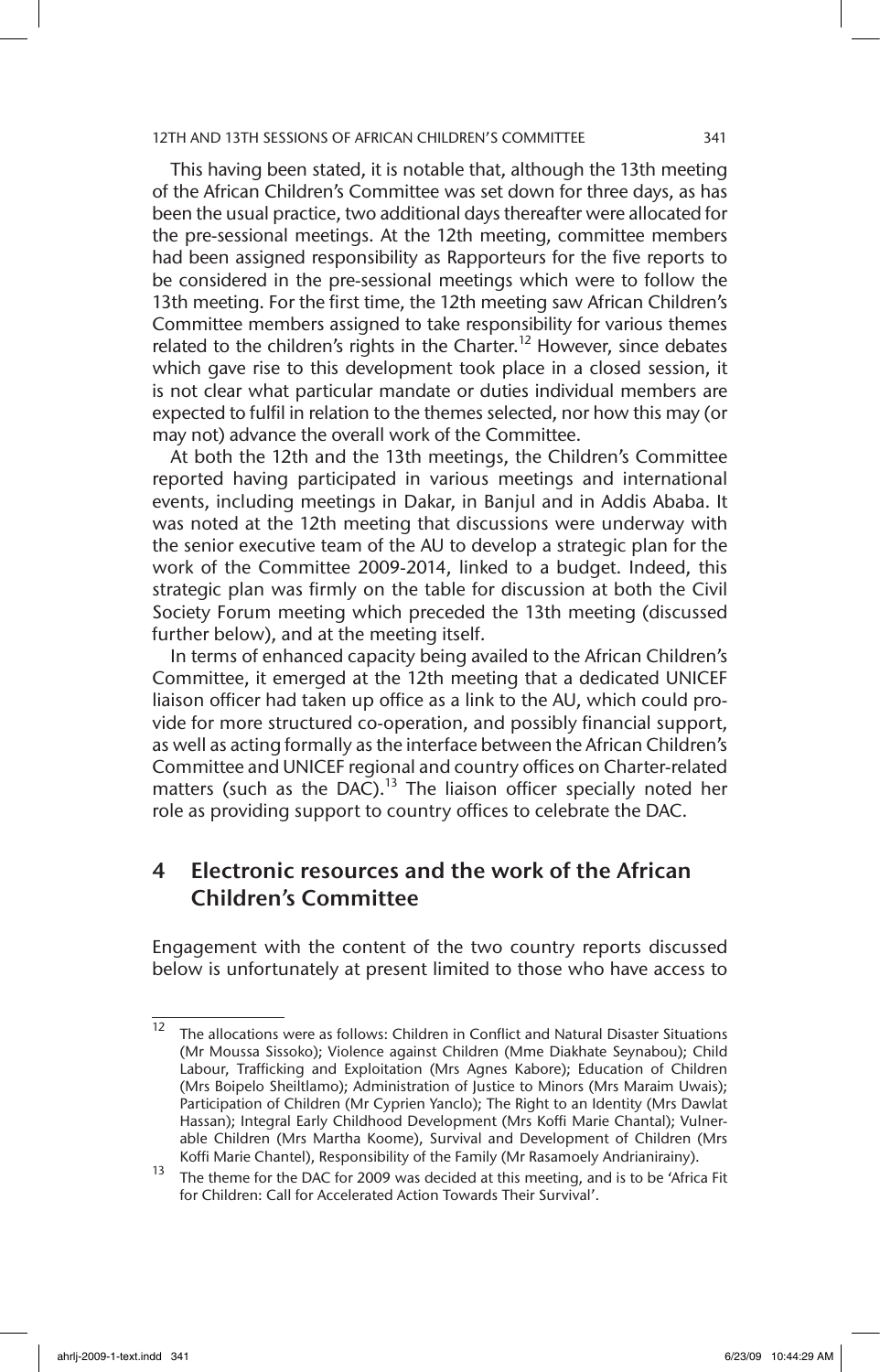#### 342 (2009) 9 AFRICAN HUMAN RIGHTS LAW JOURNAL

paper copies or who downloaded these in the first half of 2008: For a short while, the first four country reports due to be considered by the African Children's Committee were available electronically via the website of the AU, but evidently due to pressure for web space, these could not remain permanently on the site. The website of the Children's Committee itself is completely out of date and allegedly subject to the same pressure of lack of space which resulted in the four mentioned country reports being available for a very short period only. In addition, as much as these writers could ascertain, no electronic information concerning the actual details, dates, venue or programme of the 12th or the 13th meeting ever appeared on the AU website, indicative both of the degree of marginalisation of the African Children's Committee within AU programmes, and of the desperate need for a dedicated internet domain for the dissemination of information relevant to the implementation of the African Charter and its monitoring mechanism.<sup>14</sup> Indeed, the agenda for the 13th meeting became available only at the meeting itself, whereupon it emerged that the entire second day and all but 45 minutes of the third day were to be held in closed session, thereby excluding civil society organisation (CSO) participation practically from all but the first day's proceedings. The absence of reliable, regular and timeous information about the meetings schedule and agenda of the African Children's Committee enjoyed much attention from CSOs who participated in the Civil Society Forum, who deplored the existing situation in which there was an information vacuum.

## 5 State party reporting

## 5.1 Presentation of country report: Egypt

The Egyptian government delegation, historically, opened the floor for consideration of country reports by the African Children's Committee. An impressive government delegation, led by the head of the National Commission for Motherhood and Childhood (a co-ordinating mechanism), who is also a member of the African Children's Committee, appeared to explain the report and to answer questions. This was an exceptionally lively and thorough session, characterised by the provision of a great deal of detail in relation to legal reforms, harmonisation of law and policy with international and regional human rights standards, innovative programmes and research undertaken to strengthen programmatic development (especially concerning vulnerable groups such as street children and girls). Particular attention was paid to the recent law review process that has culminated in progressive legal reforms coming into

<sup>14</sup> See Save the Children Sweden & Plan International *Advancing children's rights: A guide to civil society organisations on how to engage with the African Committee of Experts on the Rights and Welfare of the Child* (2009) (available only electronically).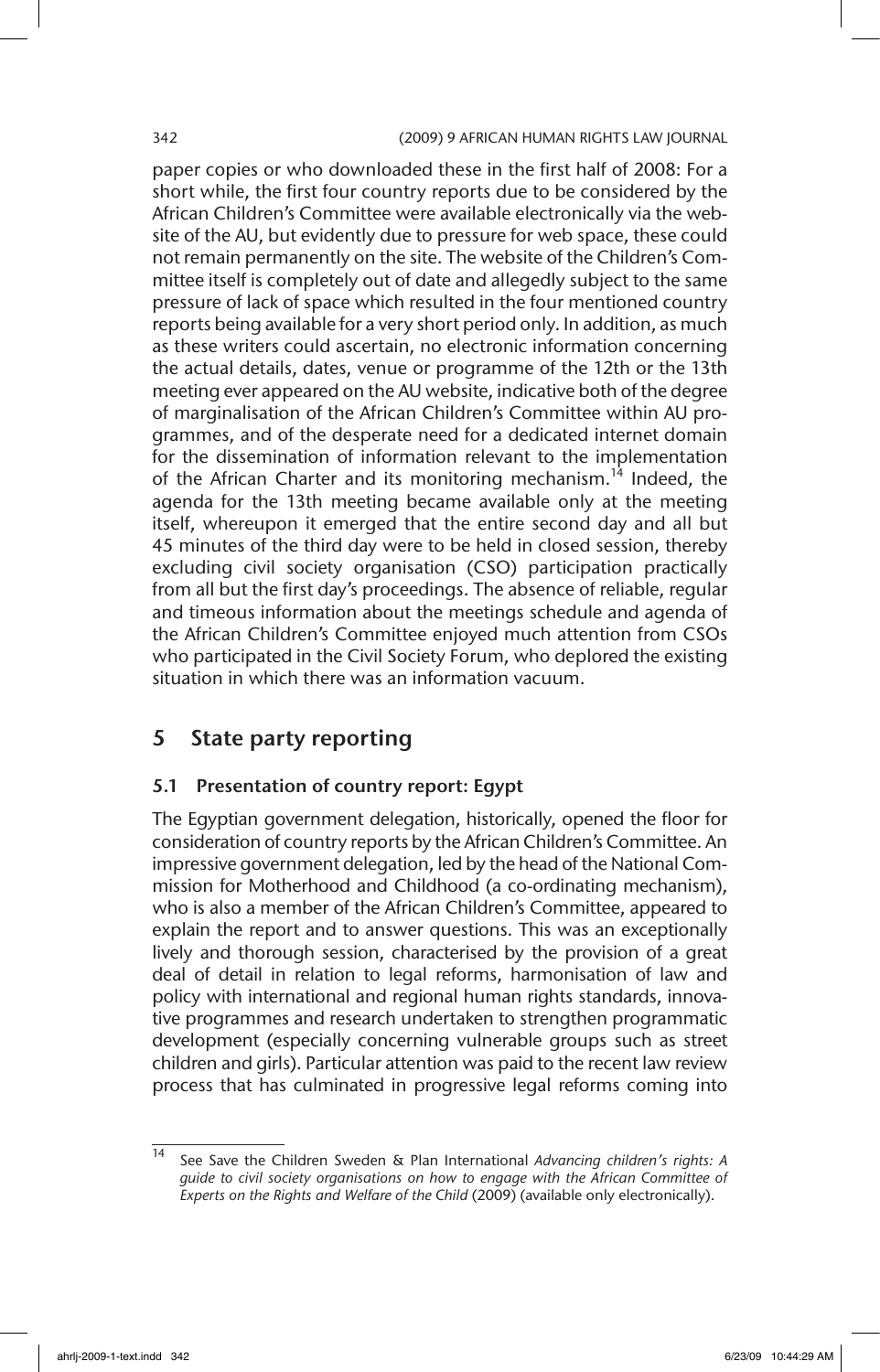force in June 2008, including reforms for the creation of a new juvenile justice system and the banning of the harmful cultural practice of child marriage and female genital mutilation (FGM). The successful 'social marketing programme' targeting the retention of girls in education was also highlighted as a positive way to influence traditional attitudes which are not in conformity with a children's rights approach.

It was noted by the Egyptian delegation that great strides had been made in addressing budgeting from a children's rights perspective; so too, figures showed considerable progress over time in achieving the Millennium Development Goals (MDGs); relevant indicators, such as the maternal mortality rates (68% decline between 1992 and 2005) and infant mortality rates (67% decline between 1990 and 2008), whilst the under five mortality rates showed a 72% decline over more or less the same period.

Mention was made of the challenge of giving effect to article 4(2) of the African Children's Charter in Egyptian society, since child participation was not traditionally a feature of community life. Achievements in establishing a Children's Parliament were cited, as was the central role played by Egypt in the 2006 study of the Secretary-General on Violence against Children, in so far as the country hosted the regional consultation with children. During the course of the presentation, allusions were made to the involvement of children in policy formulation, and of the simplification of key policy proposals for debates by children's forums. It was evident, though, that no children formed part of the government delegation at the African Children's Committee meeting.

There was, however, some discussion about the positive effects of the introduction of a telephone 'hotline' for children with disabilities, especially effective for poor families who can then access legal and medical advice, as well as assistive devices. It was noted by the presenter that the Egyptian legal review process did not ultimately succeed in parliament in respect of the proposal to prohibit corporal punishment in the home, as this proposal failed to attract parliamentary approval.

The government's detailed presentation was followed by trenchant questions put by members of the African Children's Committee, centring on a wide range of issues. They ranged from discussions about children who beg, children attending religious schools, child labour, street children, a discussion of a specific recent instance of a serious case of child abuse inflicted upon a child by a teacher, resulting in the death of that child, and the impact of technological innovation on child protection, including the possibility of e-mailing complaints related to abuse.

## 5.2 Presentation of country report: Nigeria

The overall thrust and import of the report submitted by Nigeria to the African Children's Committee has been described as follows:<sup>15</sup>

 $\overline{15}$  n 14 above, 37.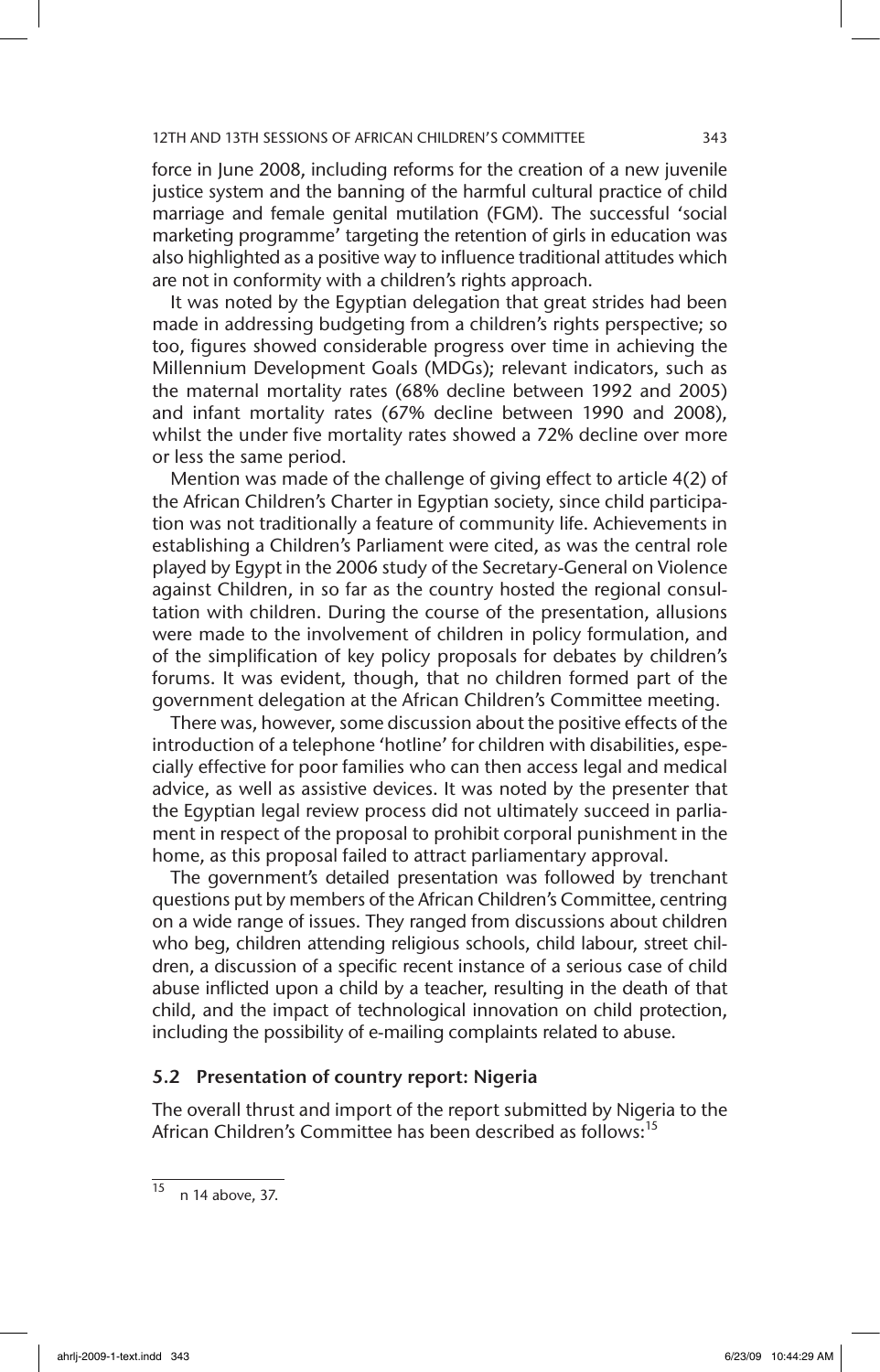Nigeria's initial and first periodic report to the African Committee is very comprehensive and follows the outline given in the African Committee guidelines closely. It draws extensively from its recent first and second CRC periodic reports. However, it is not simply a duplication of the CRC report since the drafting process for the African Charter report involved a consultative meeting with members of civil society, international organisations and development partners. It was also validated at a stakeholders' workshop at which members of the Children's Parliament were present. The information has been updated since the CRC report was submitted and also incorporates their response to the UN Committee's Concluding Observations.

This quotation ably encapsulates the approach followed by the Nigerian delegation in its presentation to the African Children's Committee. As was the case with the delegation from Egypt, that from Nigeria can only be described as high-powered. Moreover, child representation on the team was worthy of praise, especially since the contribution was articulate and in no way tokenistic.

Much attention was focused in the presentation on the progress of the Nigerian Children's Act of 2003, which has been adopted at federal level, but is still awaiting adoption by several states, notably Islamic states (at the time of the presentation, 22 out of 36 states had passed the Act). Problems stem from the recognition in the Act of the possibility of adoption, which is generally regarded as not being recognised under Islam. However, it was also pointed out that the problematic consequences of inheritance and adoptive children can be mitigated by a will made to give a share to the adoptive child during the lifetime of the testator, and that this has encouraged people from all faiths to adopt. The age of marriage  $-$  set at  $18 -$  also poses a formidable challenge to some states. The development of child-friendly institutions — such as family courts, a dedicated children's rapporteur in the National Human Rights Commission, a National Child Rights Implementation Committee, and the introduction of child helplines using cellular phone technology (in a environment characterised by low access to landlines) — were alluded to as substantiation for the claim that Nigeria was making considerable progress in the domestic realisation of children's rights. The creation of 34 children's parliaments in 19 states was the vehicle for giving effect to hearing children's views, and many children's clubs had been set up at state level.

The African Children's Committee raised numerous questions in response to the presentation, focusing on areas such as trafficking of children, FGM, child labour, children in prison with their mothers and corporal punishment. Programmes which respond to these concerns were thereafter highlighted, including the establishment of transit centres for trafficked children, and legislative developments to prohibit FGM and curb trafficking were explained. In addition, a Bill on the Elimination of Violence submitted in 2006 was before the National Assemblies of 10 states, which would apply for the protection of all members of the family, including children. The issue of child care centres and model crèches came up for discussion, as did child justice and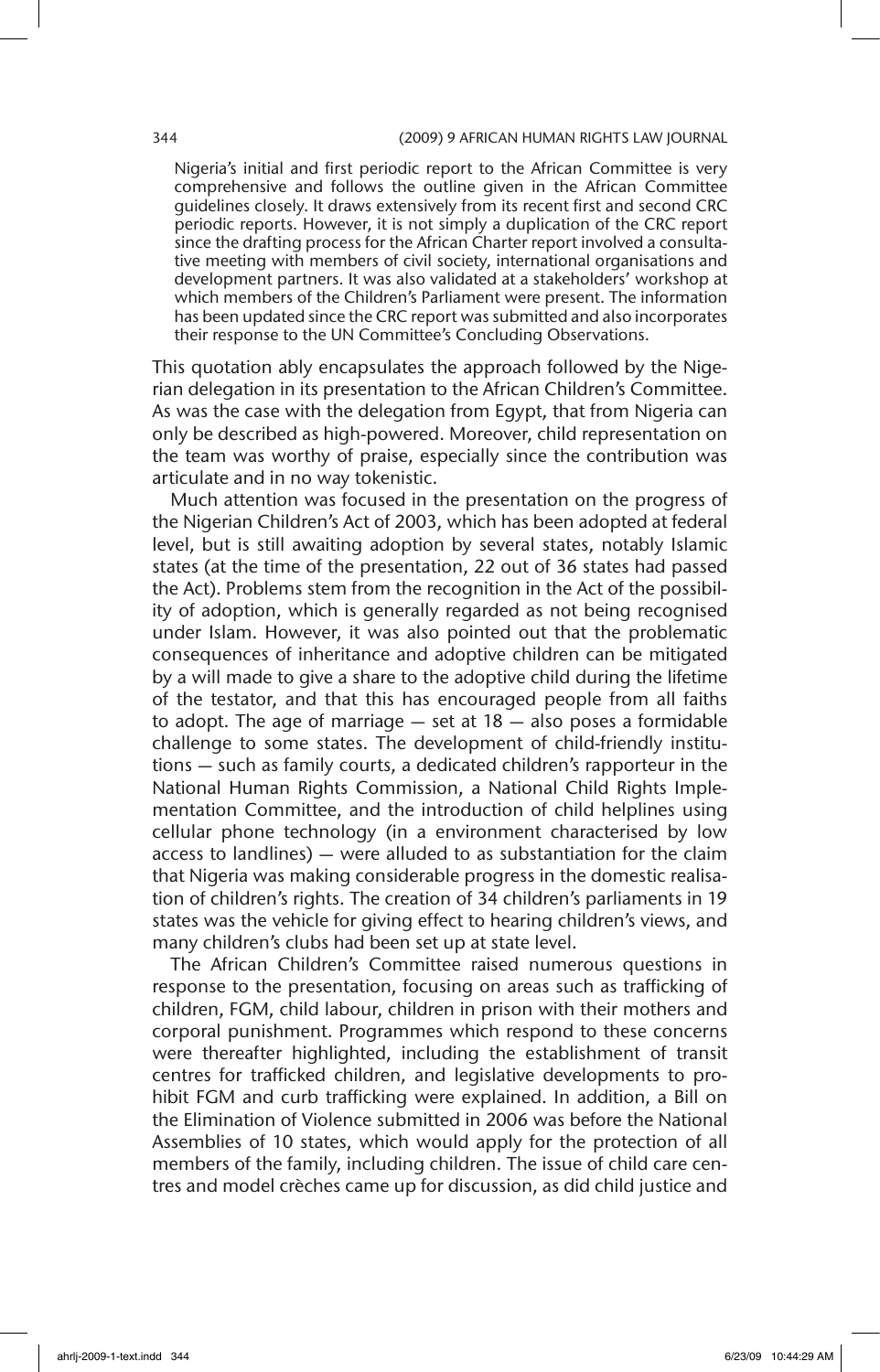the detention of children. It was argued that, by law, children cannot be held in prison, and child desks at police stations see to it that detained children are referred back to court.

The Rapporteur, Mrs M Koome, congratulated the delegation on the collaborative effort made in preparing the state party report, which included line ministries, CSOs and children. She noted further that much progress had been made in domesticating the African Children's Charter, and that the report had been compiled with the African Children's Committee's guidelines as a framework.

In conclusion, with the consideration of the first country reports to the African Children's Committee, the benefits of regionally-specific child rights treaties have begun to become apparent. The members of the treaty-monitoring body are sufficiently familiar with local exigencies to be able to engage immediately and with authority on African issues, such as children who beg, harmful cultural practices, religious and secular conflicts of law, to cite but three specificities which rear their head in most places on the continent.

Second, it is evident that state parties are taking their reporting obligations seriously, and providing extensive and detailed data to underpin their presentations. This bodes well for the monitoring role that the African Children's Committee can play in future. In addition, the presence of a true spirit of 'constructive dialogue' between the government and the Committee is promising.

## 5.3 Pre-session for consideration of five reports (from Burkina Faso, Kenya, Mali, Niger, Tanzania and Uganda)

At the time of writing, the report from the pre-session working group was not available. Nonetheless, it is observed once again that, in the absence of a formal guideline, the question of who should be allowed to take part in the pre-session for the consideration of the state party reports remained unclear. In order to usher clarity, the need for guidelines along the lines of the CRC Guidelines for the participation of partners (NGOs and individual experts) in the Pre-sessional Working Group of the Committee on the Rights of the Child (CRC Pre-Sessional Guidelines) is still evident.

Since 'complementary reports' (also known as 'alternative reports'), according to rule 69 of the Rules of Procedure of the African Children's Committee, are the preserve of NGOs, $16$  a selected number of NGOs from the respective countries whose reports were scheduled for consideration had submitted complementary reports to the African Children's Committee. This, of course, had a major role in increasing

 $\frac{16}{16}$  Rule 69(1) of the Rules of Procedure provides that '[t]he Committee may invite RECs, the AU, specialised agencies, the United Nations organs, NGOs and CSOs, in conformity with article 42 of the Children's Charter, to submit to it reports on the implementation of the Children's Charter and to provide it with expert advice in areas falling within the scope of their activities'.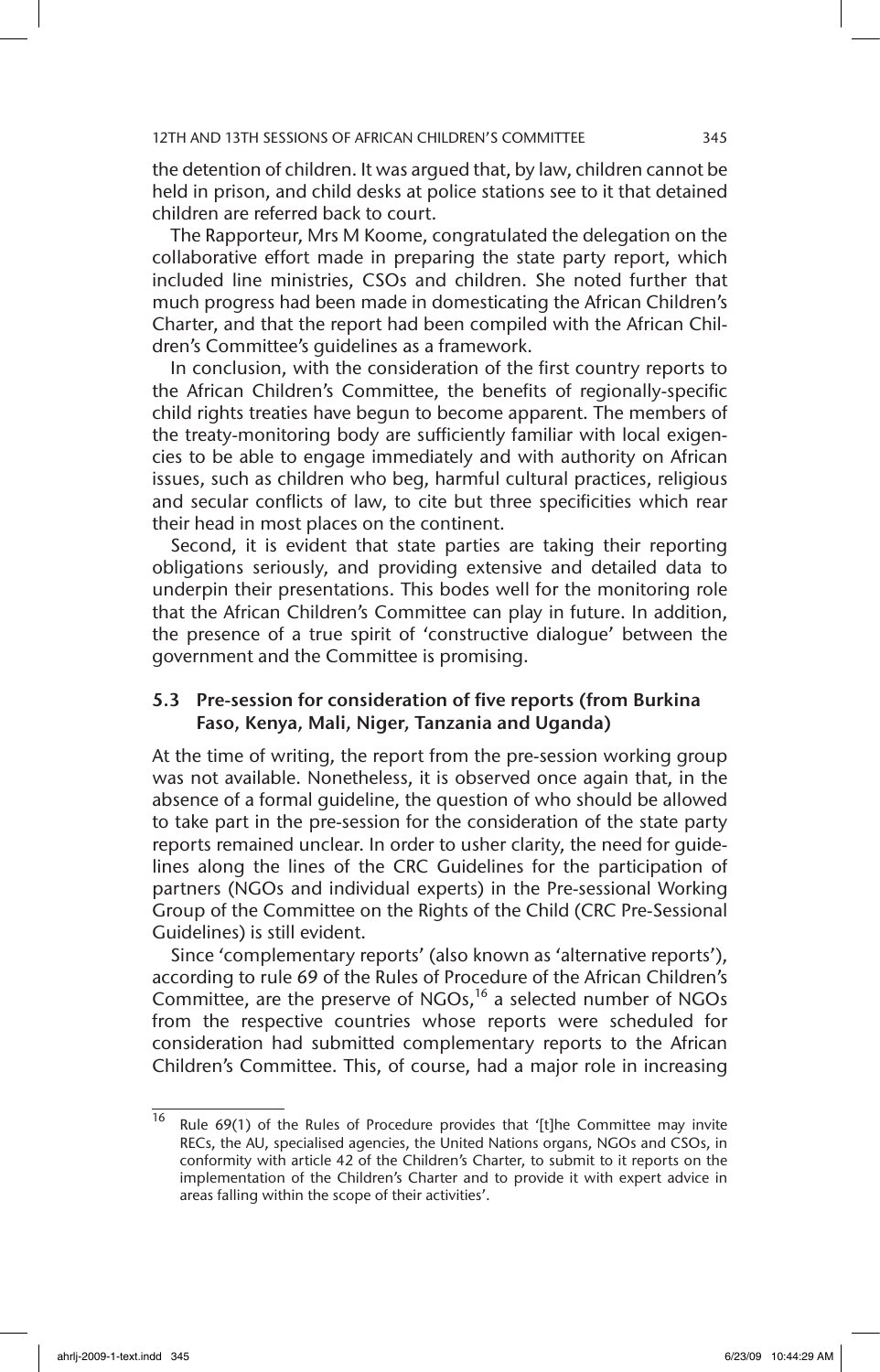the information base of the Committee in the consideration of the state party reports.

In connection with the pre-session, it is also important to mention that, if indeed the government delegations from Rwanda and Mauritius were invited and did not appear for the second time during the second pre-session, it would be apposite for the Committee to be pro-active and take measures. In the main, one of these measures includes considering the reports in the absence of a government delegation.

Finally, unfortunately, the concluding observations in relation to the first country reports considered were not released prior to the 13th meeting, nor was this important initial jurisprudence made available during the meeting itself. If indeed the concluding observations had not actually been prepared by this time, it would indicate some loss of momentum between the 12th and the 13th meeting. However, the official draft report from the 13th meeting highlights in passing that the concluding observations would be shared amongst committee members soon.

## 6 Communications (individual complaints)

Although the African Children's Committee had been seized with a communication prepared by the Centre for Human Rights of the University of Pretoria as early as 2005, the consideration of the communication was postponed until the 13th meeting.<sup>17</sup> The appearance of this item on the agenda of the Children's Committee during the 13th session was a long-awaited positive move.

In any event, the 13th meeting session at which the communication featured on the programme was held in closed session. At the end of the 13th session, the communication had still not been dealt with and it was agreed that a response be sent to the Centre for Human Rights acknowledging receipt, and reassuring it that the necessary actions were being taken to consider the communication. The urgent need to translate the communication into French and disseminate it to all committee members was also underscored.

It is this backdrop that mainly motivated the CSO Forum to include a recommendation on the need to consider communications submitted to the African Children's Committee within a reasonable period of time. The longer the consideration of a communication takes, the more it allows the perpetuation of the violation of children's rights.

To mention but one irony, the concept of provisional or interim measures, the purpose of which is avoiding irreparable damage to victims,

 $\frac{17}{17}$  In the official report of the 12th meeting, the communication is erroneously referred to as having emanated from the University of the Western Cape, and in the official agenda for the 13th meeting refers to the communication as having come from the University of Cape Town.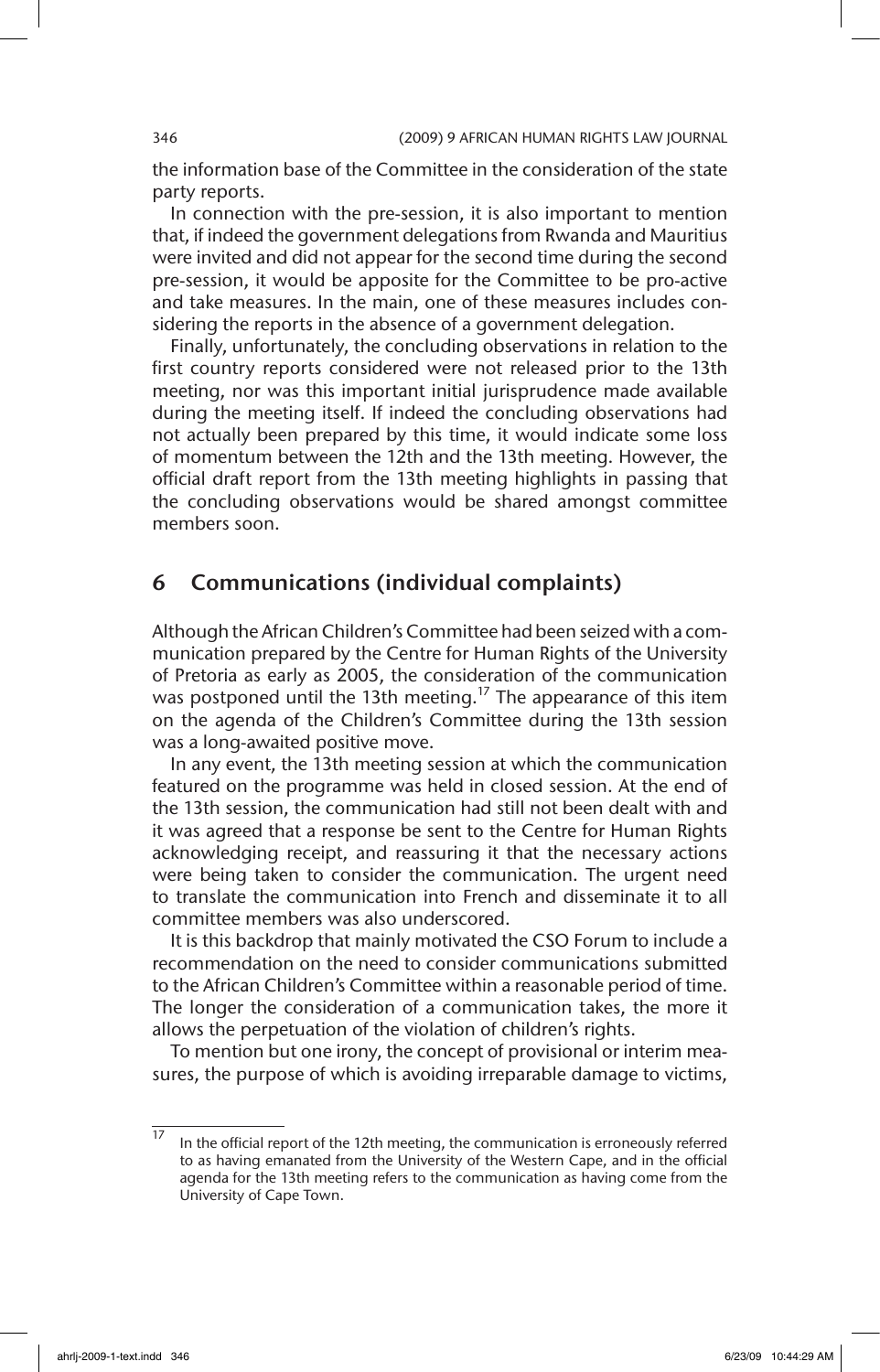or sometimes complainants, during the course of the consideration of a communication, has received the attention of the African Children's Committee.18 If the Children's Committee takes an unduly long period of time in the consideration of a communication, the role that interim measures would play to protect and promote children's rights in Africa would be dealt a major blow.

During the 13th meeting, the attention of the African Children's Committee was drawn to the fact that another communication had been received from the Institute for Human Rights and Development in Africa based in The Gambia. It is hoped that the consideration of these communications is not unduly prolonged further.

## 7 Civil society collaborations and related matters

CSOs have been actively involved in African Children's Committee meetings since they began their work in 2002. There is now a growing network of support and collaboration amongst CSOs around the Children's Committee. This was alluded to substantively by Sloth-Nielsen and Mezmur in 2008.<sup>19</sup> This trend continued in the ever-widening number of representatives and delegates who attended both the 12th and the 13th meeting, and was given a further boost with the establishment of the first Civil Society Forum around the African Children's Committee, fashioned deliberately to mirror the NGO Forum which precedes the African Commission meetings.<sup>20</sup> Significantly, the African Children's Committee meetings traditionally commence with introductory comments provided to the forum by 'partners' (as the Committee terms the diverse array of international donor organisations, academic institutions, humanitarian relief and service delivery agencies, experts and networks that attend the bi-annual meetings on a frequent basis). They share recent events, like conferences hosted or activities planned, books launched or measures taken to promote the African Children's Charter, thereby creating a solid platform for regional sharing of experience, and updating of committee members on relevant matters. Below is a highlight of the work of CSOs related to the activities of the Children's Committee,

 $\frac{18}{18}$  Ch 2, art 2(IV)(1) Guidelines for Communications. The state concerned in a communication is to be given the chance to present an explanation or written statement containing its observations on a communication within six months. Ch 2, art 2(II) (4) Guidelines for Communications. However, if this deadline is not respected, the Committee may decide to consider the communication anyway. Ch 2, art 2(III)(4) Guidelines for Communications.

<sup>19</sup> See Sloth-Nielsen & Mezmur (n 3 above). See also J Sloth-Nielsen & B Mezmur 'Surveying the research landscape to promote children's legal rights in an African context' (2007) 7 *African Human Rights Law Journal* 352.

<sup>20</sup> Presentation by Ms Hannah Foster of the African Centre for Democracy and Human Rights Studies at the 1st Civil Society Forum in and around the African Charter on the Rights and Welfare of the Child, Addis Ababa, 18-20 April 2009.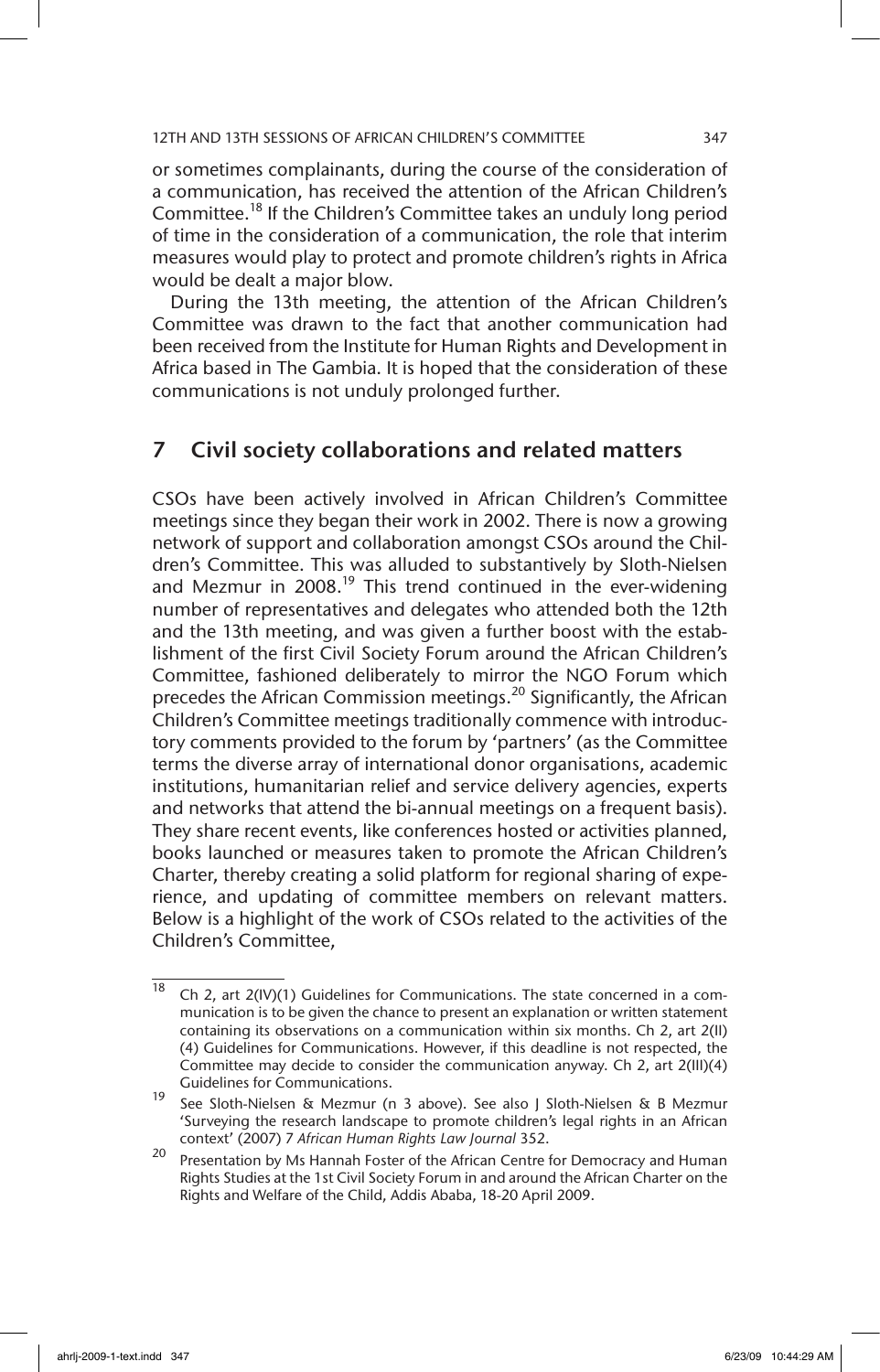### 7.1 Observer status

It must be noted that the 'partners' mentioned above do not equate to being accorded observer status: The African Children's Committee had, by the conclusion of the 13th meeting, yet to grant observer status to any organisation, although any number of applications are known to have been submitted.<sup>21</sup> The Children's Committee approved the 'Criteria for Granting Observer Status in the African Committee of Experts on the Rights and Welfare of the Child to Non-Governmental Organisations (NGOs) and Associations' in 2007, and it is possible that applications submitted before the release of these practice guidelines may not be fully compliant with the criteria that were subsequently laid out. But further to this, the criteria are also such that qualifying for the award of observer status may be out of reach for many CSOs: Not only are those who qualify required to have an organisational structure headed by a majority of persons who are African or are of African descent in the Diaspora but, in addition, they must have child representation on their governing structure. Clearly international organisations based abroad, even those working extensively with children's rights in Africa, will have difficulty meeting the first requirement, whilst most local CSOs are unlikely in practice to meet the second requirement at this stage. That the criteria for eligibility for observer status may have to be revised was debated with some ardour at the Civil Society Forum preceding the 13th meeting.

The 13th meeting was supposed to have considered applications for observer status already received in a closed session, but this item was deferred. It was agreed that the Rapporteur of the Committee (who was not present during the 13th meeting), who had been requested to compile a list of all applications received for observer status and prepare a report on them, should be sent an e-mail to request him to send the applications.<sup>22</sup> It is predicted that the issue of who successfully obtains observer status, and what criteria are applied, may occupy the attention of both the African Children's Committee and organs of civil society in future, as this is presently an area of contention.

### 7.2 Presentations of research

Recent sessions of the African Children's Committee have been characterised, in addition to general partner information sharing, by more detailed presentations of research or of jurisprudential interpretation of key articles of the African Children's Charter. Accordingly, the unique

 $\overline{21}$  The report of the 12th meeting notes the receipt of an application for observer status from Save the Child, Sweden, from the Institute for Human Rights and Development in Banjul, and from the Botswana Centre for Human Rights. The Community Law Centre of the University of the Western Cape is known to have submitted an application before the Committee criteria were released.

<sup>&</sup>lt;sup>22</sup> It was also agreed that the organisations that have applied for observer status should be requested to re-send their applications in both English and French.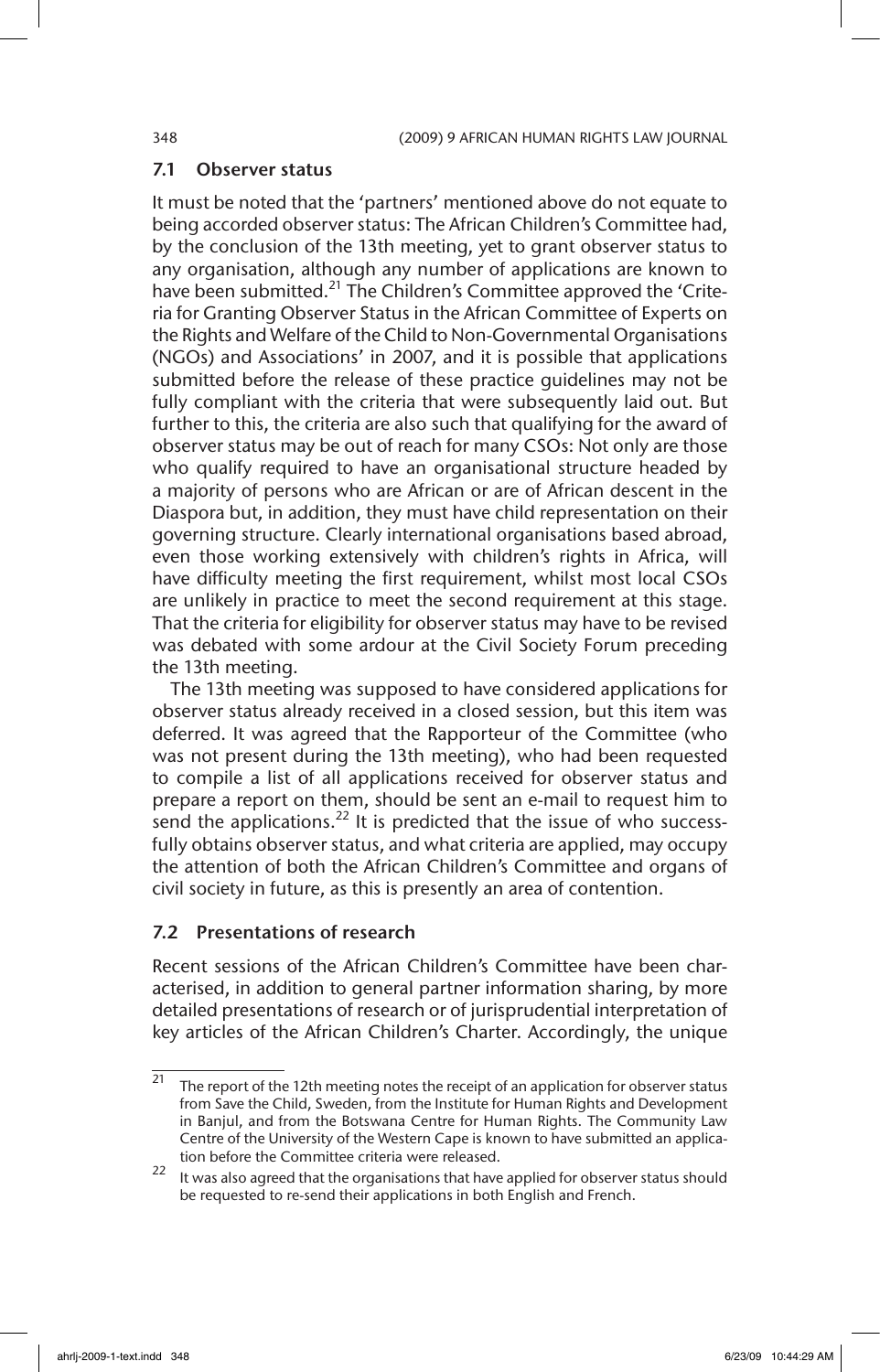provisions of article 31 of the Charter (focusing on the duties of the child) were flagged, as was the best interests of the child under the Charter, and the Community Law Centre of the University of the Western Cape was invited to prepare a paper on the former and to present it at the 10th ordinary session in Cairo, Egypt, in November 2007.<sup>23</sup> The discussion of the best interests principle under the Charter, as requested by the African Children's Committee, took place at the 12th session.

The presentation first highlighted an overview of the principle and underscored its historical roots in the private law domain of parental separation and divorce disputes. Its gradual extension to cover all matters affecting children was described. This was followed by a discussion of some of the complexities that are generated by the principle. Particular focus was placed on cultural relativism, and the question whether the best interests of the African child could accommodate positive African cultures and values as incorporated under article 4 of the African Children's Charter was answered in the affirmative. Concrete recommendations for the African Children's Committee to consider in relation to the principle were made, including how the principle should be expansively be utilised, in the African context, to permit an inquiry into the best interests of children beyond the contribution of state parties. Here the role of international donor agencies, that of CSOs and other actors such as multi-nationals in promoting or impeding the realisation of children's best interests comes to mind.

The Children's Committee welcomed the presentation and remarked on the need for training of judges and other stakeholders in order for them to have a balanced view of what the principle of a child's best interests entails. The need for further research on the implications of the principle in specific thematic areas was also underscored.

This presentation was followed by the sharing of research on children's mental health in the context of sexual abuse, trafficking and HIV/ AIDS in selected jurisdictions in West Africa, based on a research report 'Psychosocial support to children in difficult circumstances in West Africa'. It was highlighted that there was a lack of social reintegration and support programmes for child victims who are in need of these services.

A third substantive input, from the Southern African Network to End Corporal Punishment, exhorted the African Children's Committee to take all necessary measures to support the campaign for the eradication of the scourge of corporal punishment against children, in particular through supporting calls for this form of violence to be removed as a legal sanction in the criminal justice system, in schools, as a disciplinary measure in child care institutions, and in the home.

 $\overline{a^2}$  J Sloth-Nielsen & B Mezmur 'A dutiful child: The implications of article 31 of the African Children's Charter' (2008) *Journal of African Law* 159.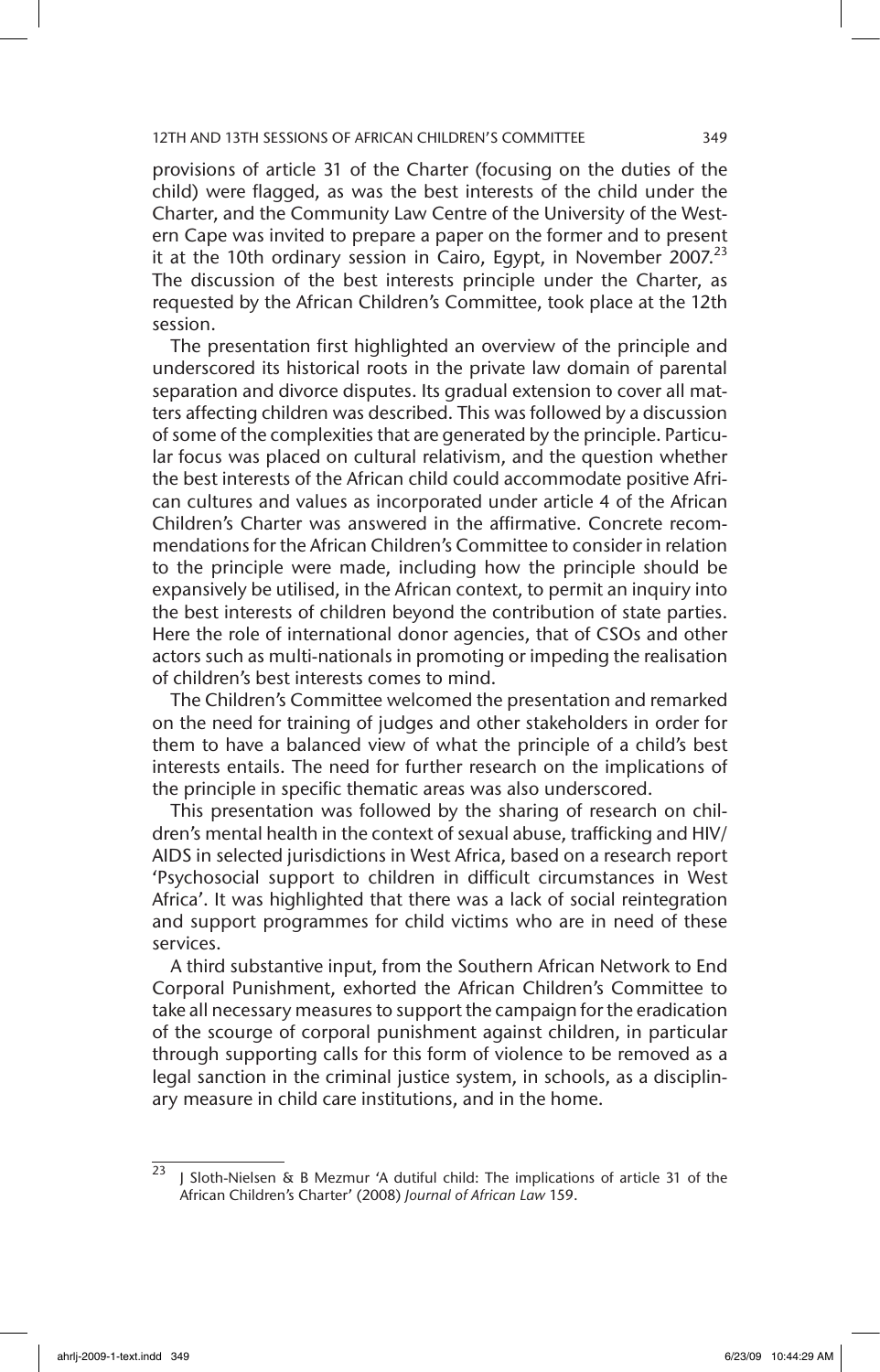### 7.3 NGO Forum preceding the 44th session of the African Commission and children's rights

It is to be noted that, in November 2008, during the NGO Forum preceding the African Commission's 44th session, held in Lagos, Nigeria, a half-day of panel discussions on children's rights was held.<sup>24</sup> It is believed that this is the first time that children's rights have been placed at the forefront of the agenda, and the programme included addresses by Prof A Adeyemi of Nigeria, Dr Tilley Gyado of Plan International and others. Strictly speaking, the presentations during the NGO Forum held before the African Commission meeting shortly after the meeting of the African Committee on 8 November 2008 should not form part of the subject matter of an article on the proceedings of the African Children's Committee. Yet it is included here for two reasons: First, it historically placed children's rights at the centre of the African Commission's agenda and, second, it reinforces and supports the claim that better integration between the various structures of the AU stand to benefit the overall development of a regional children's rights focus.

## 7.4 The first Civil Society Organisations Forum in and around the African Children's Committee

As noted earlier, the first Civil Society Forum was held during the three days immediately preceding the 13th meeting. Several organisations initiated the Forum, including Plan International, the Save the Children Alliance, and the African Child Policy Forum. The Forum gathered over 60 participants from all over Africa. It was also attended by committee members and the Secretary of the Children's Committee. In fact, one part of the meeting was dedicated especially to giving input into the 2010-2014 Strategic Plan/Plan of Action of the African Children's Committee, by request from the Committee itself. By the conclusion of the event, a permanent structure had been agreed, which will ensure that the contribution of civil society to the African Committee is taken forward.

Probably the first important output of the group was a submission to the Committee itself, presented during the Committee's 13th session. It motivated for a range of proposals, not only targeting the African Children's Committee, but also suggesting a specific and concrete role for civil society.<sup>25</sup> These recommendations included a number of different issues pertaining to communications, state party reporting, and the sharing of information. It is true that the formal endorsement of the

 $24$  See CRIN 'Nigeria: Towards child survival and development: Improved partnerships for the promotion and protection of the rights of the African child' (2008) http:// www.crin.org/resources/infoDetail.asp?ID=18887 (accessed 22 April 2009).

<sup>25</sup> For a detailed report on the Civil Society Forum, see CRINMAIL http://www.crin.org/ email/crinmail\_detail.asp?crinmailID=3134 (accessed 29 April 2009).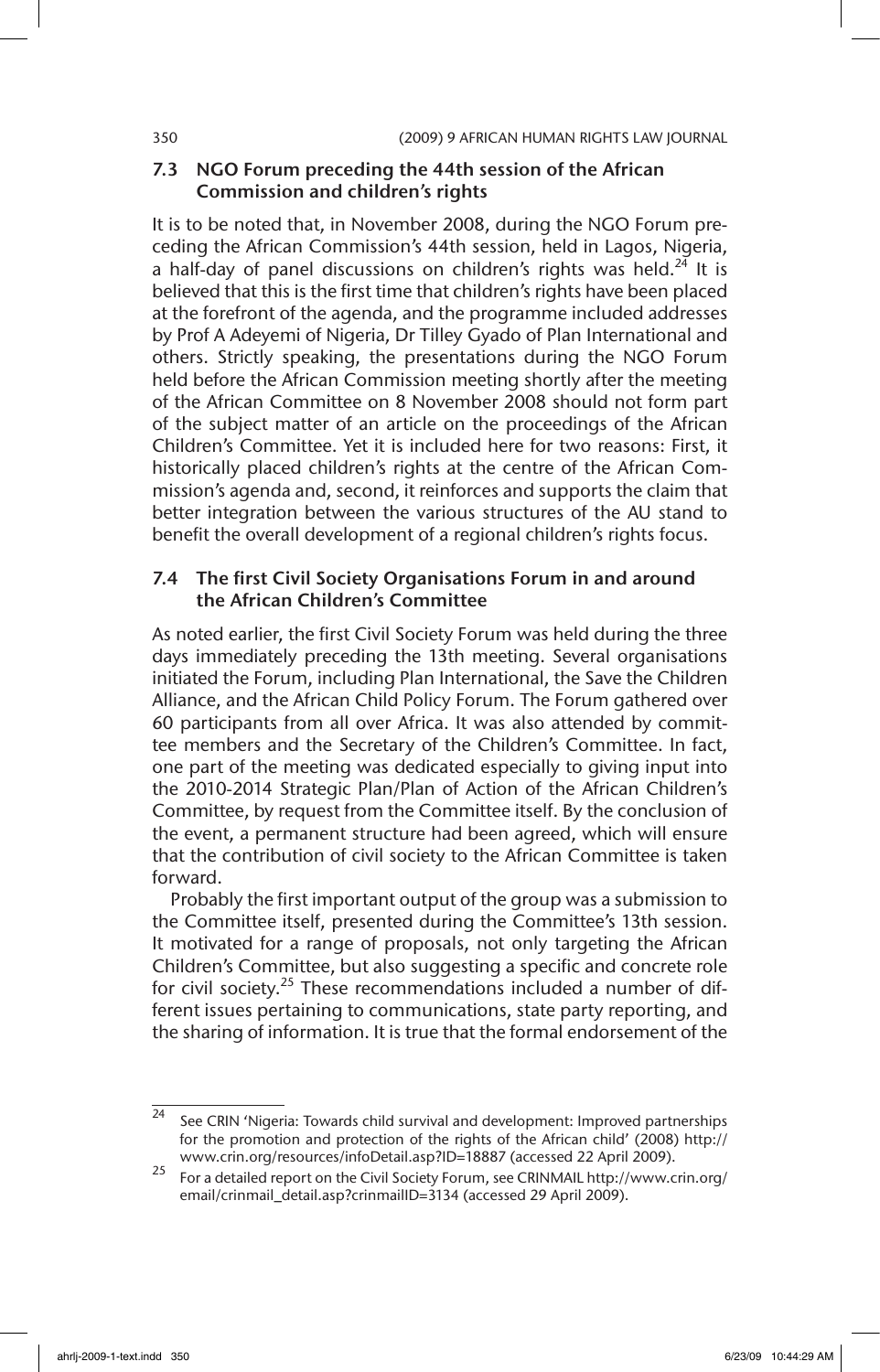CSOs Forum on and around the African Children's Committee by the participating organisations was also an important accomplishment.

## 8 Conclusions

With the African Children's Charter entering its 10th year since entry into force, the real work is now beginning. With the consideration of the first country reports to the African Children's Committee, the benefits of regionally-specific children's rights treaties have begun to become apparent. The task now remains for the African Children's Committee to compile and publicise its concluding observations, and to begin to develop its own jurisprudence around Charter provisions. However, with a number of additional state party reports already clamouring for attention, there is a real danger that backlogs will arise, as the second meeting of the African Children's Committee for 2009 was already under threat. We have previously argued that more time should be set aside for the Children's Committee meetings to enable existing work to be completed, a call which we reiterate. Even more to the point, it appears that little interaction between committee members amongst themselves, or between the committee members and the Secretariat, takes place between meetings, which is leaving matters falling between the cracks. The failure to promptly agree and finalise concluding observations to the state party reports presented in November 2008 is an example in point. The communication submitted in 2005 has not yet been formally responded to, and the question of observer status for applicants remains unresolved.

However, it is hoped that the development of a strategic plan for the Children's Committee's work for the period 2010 to 2014 will lay some of the above concerns to rest. A strategic plan will hopefully see the Children's Committee not only plan for the growing workload but, in addition, will draw funders to the table to enable more frequent interaction between the committee members, and between them and their Secretariat. As the Committee Chairperson noted during her opening presentation at the 13th meeting, the absence of financial resources to support the work of the African Children's Committee remains an enormous challenge.

That the CSO community is waiting in the wings to support this is evident. The establishment of a formal grouping of organisations and individuals dedicated to furthering the regional influence of the African Children's Charter (first mooted in 2004) comes at an opportune time. Members of the Committee attended the first CSO Forum as observers and participants, and later expressed the wish to work collaboratively and in partnership with the civil society community. Such collaboration can only hold promise for improving children's rights in Africa.

Finally, it must be noted that, at the time of writing, the African Children's Charter is on its way to achieving universal ratification amongst